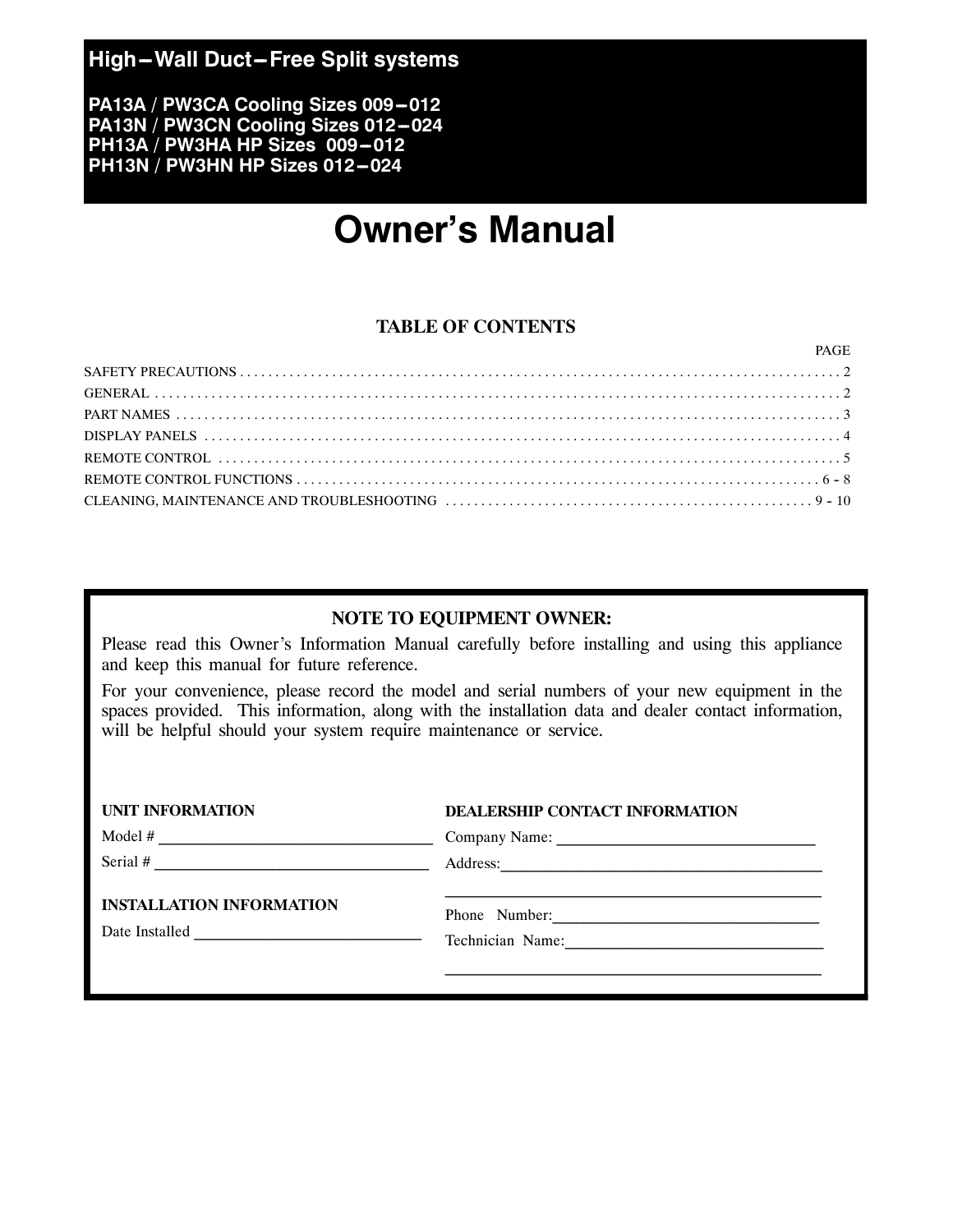## **SAFETY PRECAUTIONS**

# **! WARNING**

#### **PERSONAL INJURY, DEATH, OR PROPERTY DAMAGE HAZARD**

Failure to follow this warning could result in personal injury, death, or property damage.

Read and follow all instructions and warnings, including labels shipped with or attached to unit before operating your new air conditioner.

Any time you see this symbol  $\triangle$  in manuals, instructions and on the unit, be aware of the potential for personal injury. There are three levels of precaution:

**DANGER** identifies the most serious hazards which will result in severe personal injury or death.

**WARNING** signifies hazards that could result in personal injury or death.

**CAUTION** is used to identify unsafe practices which would result in minor personal injury or product and property damage.

**NOTE** is used to highlight suggestions which **will** result in enhanced installation, reliability, or operation.

# **! WARNING**

#### **PERSONAL INJURY, DEATH AND / OR PROPERTY DAMAGE HAZARD**

Failure to follow this warning could result in personal injury, death or property damage.

Improper installation, adjustment, alteration, service, maintenance, or use can cause explosion, fire, electrical shock, or other conditions which may cause personal injury or property damage.

Consult a qualified installer, service agency, your distributor or branch for information or assistance. The qualified installer or service agency must use factory-authorized kits or accessories when modifying this product.

## **GENERAL**

The high wall fan coil unit provides quiet, maximum comfort. In addition to cooling and/or heating, the high wall fan coil unit matched with an outdoor condensing unit will filter and dehumidify the air in the room to provide maximum comfort.

**IMPORTANT**: The high wall fan coil unit should be installed by authorized personnel only; using approved tubing and accessories. If technical assistance, service or repair is needed, contact the installer or call 1-800-417-2963.

The high wall fan coil unit can be set up and operated from the remote control (provided). **If the remote is misplaced, the system can be operated from the "Auto" setting on the unit.**

#### **Operating Modes:**

The high wall fan coil unit has five operating modes.

- Fan only
- Auto (heat pump models only)
- Heating (heat pump models only)
- Cooling
- Dehumidification (DRY)

#### **Fan Only**

In Fan Only mode, the system filters and circulates room air without changing room air temperature.

#### **Auto**

In Auto mode, the system will automatically cool or heat the room according to the user--selected set point.

#### **Heating**

In Heating mode, the system heats and filters room air.

#### **Cooling**

In Cooling mode, the system cools, dries and filters room air.

### **Dehumidification (DRY)**

In Dehumidification mode, the system dries, filters and slightly cools room air temperature. This mode *does not* take the place of a dehumidifier.

#### **Remote Control**

The remote control transmits commands to set up and operate the system. The control has a window display panel that shows the current system status. The control can be secured to a surface when used with the mounting bracket provided.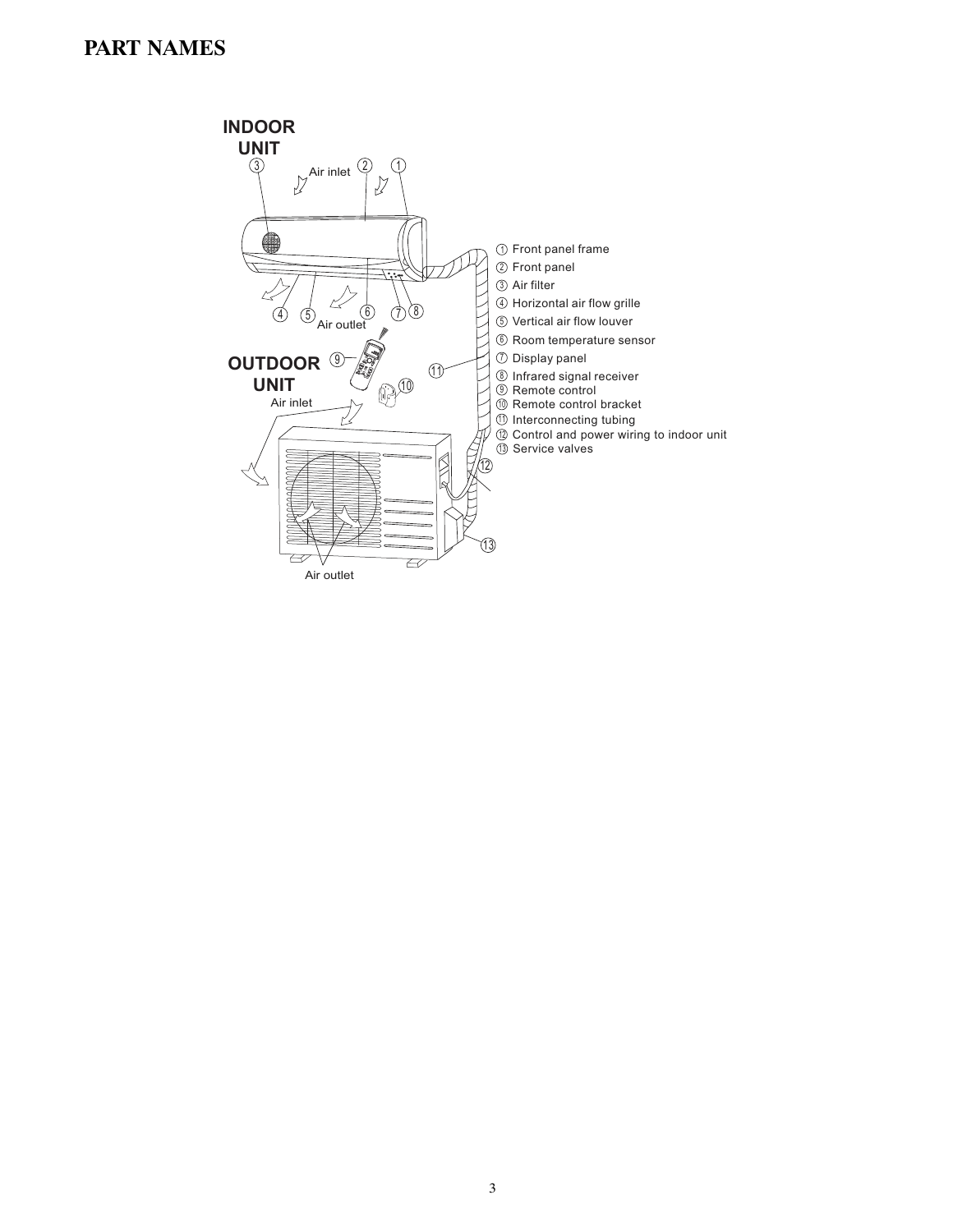# **UNIT DISPLAY PANELS**

**NOTE: The display panel on the indoor unit will look like one of the following. Some of the functions will appear on the display panel, remote control or both.**

## **On the Unit:**



**18K -- 24K**

**\***PRE--DEF light will illuminate when the unit is running in FAN ONLY mode on Cooling Only units.

Note: Cooling only units have same LED lights but without PRE-DEF print.

## **Remote Control Display**

#### **OPERATION**:

This indicator flashes once per second after power is on and illuminates when the unit is in operation.

#### **TIMER**:

This indicator illuminates when TIMER is set ON or OFF.

#### **PRE.--DEF indicator (heat pump units only):**

Pre-Def indicator illuminates when the coil is warming up to prevent cold blow or when unit goes into defrost mode.

#### **AUTO indicator**:

When air conditioner is set to AUTO mode, the indicator illuminates.

#### **FAN ONLY indicator:**

When air conditioner is set to FAN ONLY mode, this indicator illuminates.

**NOTE: All the pictures in this manual are for demonstration purposes only. The actual shape of your air conditioner may be slightly different, but the operation instructions are the same.**



- 1 **TRANSMISSION INDICATOR**: Illuminates when remote control transmits signals to the indoor unit.
- 2 **MODE DISPLAY**: Indicates the current operation mode "AUTO", "COOL", "DRY", "HEAT" (heat pumps only), or "FAN".
- 3 **ON/OFF INDICATOR**: This symbol appears when the unit is turned on by the remote control, and disappear when the unit is turned off.
- 4 **TEMPERATURE DISPLAY**: Temperature setting from  $62^{\circ}$ F (17°C) to  $88^{\circ}$ F (30°C) will be displayed. If FAN mode is selected, there will be no temperature displayed.
- 5 **CLOCK DISPLAY**: Indicates the current time (0 to 24 hours).
- 6 **TIMER DISPLAY**: Indicates the set times for the timer operation (0 to 24 hours).
- 7 **LOCK DISPLAY**: Displays when settings are locked.
- 8 **FAN SPEED DISPLAY**: Indicates the set fan speed. AUTO is displayed when unit is running in AUTO or DRY mode.
- 9 **SLEEP DISPLAY**: Indicates unit is running in SLEEP mode.

**NOTE: Symbols shown in this manual are for the purpose of demonstration. During actual operation, only the relevant symbols are displayed.**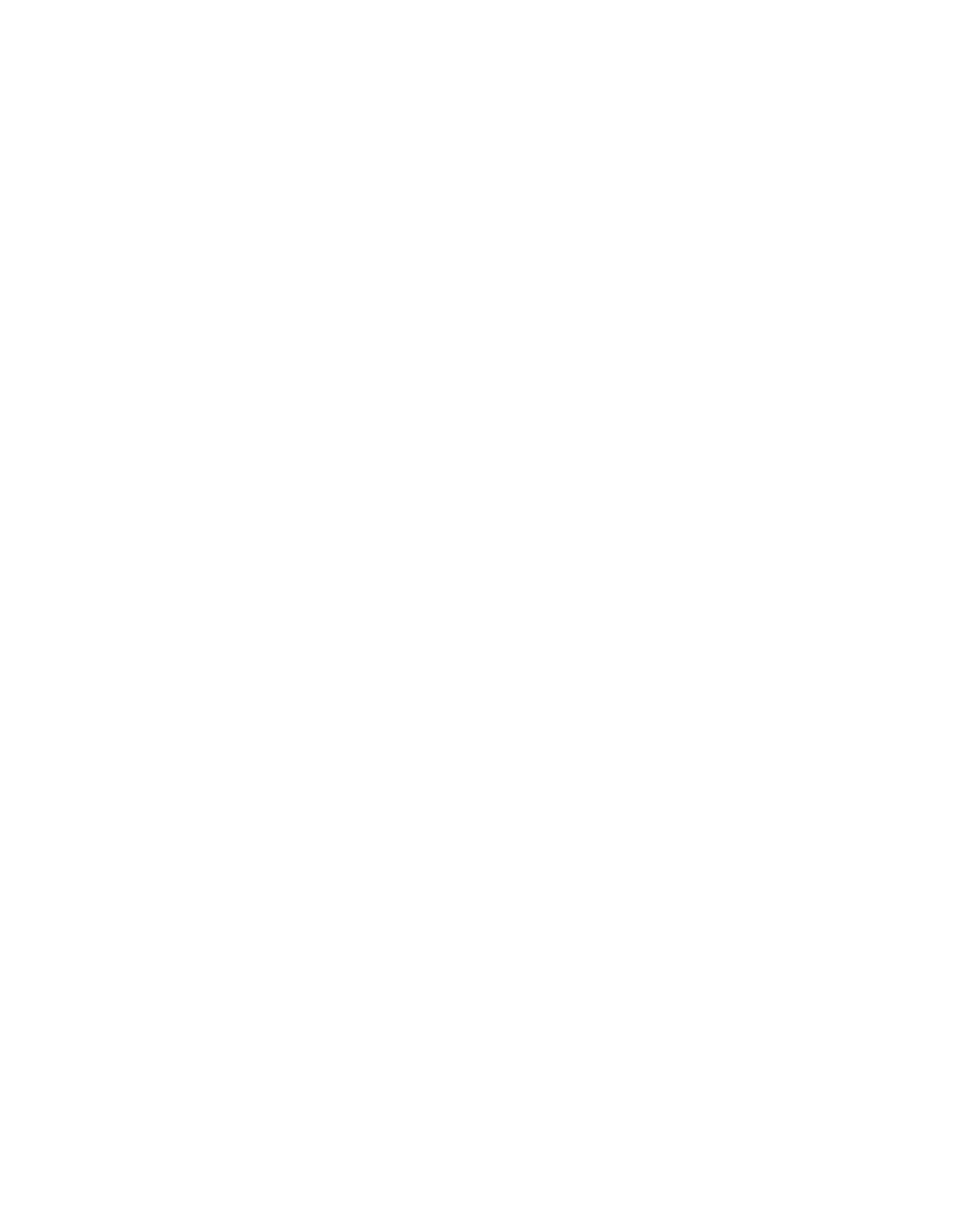## **Remote Control Operation - Quick Start**

**NOTE:** When transmitting a command from the remote control to the unit, be sure to point the control toward the right side of the unit. the unit will confirm receipt of a command by sounding an audible beep.

- 1. Turn the unit on by pushing the **ON/OFF** button.
- 2. If there is a preference for temperature settings to be displayed in  $\degree$ F rather than  $\degree$ C (default), push the recessed F/C button once using a paper clip or similar object.
- 3. Select the desired mode by pushing the mode button.

| $\rightarrow$ auto $\rightarrow$ cool | $\rightarrow$ DRY | .<br>$\rightarrow$ FAN<br>$\rightarrow$ HEAT $-$ |  |
|---------------------------------------|-------------------|--------------------------------------------------|--|
|---------------------------------------|-------------------|--------------------------------------------------|--|

**NOTE:** Cool only units have no heat mode.

- 4. Select the temperature set point by pointing the control toward the unit and pressing the increase/decrease temperature set point buttons until the desired temperature appears on screen.
- 5. Select the desired fan speed by pressing the **FAN SPEED** button to select desired fan speed.

**NOTE:** If unit is operating in Dry mode, AUTO fan speed will be displayed.

6. Set the airflow direction. When the unit is turned on, the louvers default to the cooling or heating position. The user can adjust louver position by pushing the air direction button or have continuous louver movement by pushing the swing button.

#### **Emergency Operation**

If the remote control is lost, damaged, or the batteries are exhausted, the **MANUAL** button can be used to run the unit.

Open the front cover panel and press the **MANUAL** button once briefly when the system is off.

To stop emergency operation, push the **MANUAL** button **twice** or operate the remote control. If the **MANUAL** button is only pushed once, the system will enter TEST mode and run for 30 minutes.



The set conditions of emergency operation are as follows:

- Preset set point:  $76^{\circ}$ F (24 $^{\circ}$ C)
- Fan speed: AUTO
- Discharge air direction: Pre-set position based on operation in "Cool"or "Heat" mode.

# **REMOTE CONTROL FUNCTIONS**

#### **Pressing the On/Off Button**



When the air conditioner is not in operation, the remote control will display the last set point, mode and time.

- Press the On/Off button to start the unit.
	- The unit will start in the last operating mode and set point. The ON/OFF indicator will appear.
- Press button On/Off to stop the unit.
	- All indicator lights on the unit will go out, and the remote control will display the set point, mode and time.

**NOTE:** If the On/Off button is pressed too soon after a stop, the compressor will not start for 3 minutes due to the inherent protection against frequent compressor cycling. The unit will only emit an audible beep when the signals are received correctly.

#### **Selecting an Operating Mode**

Use the Operating Mode button to select one of the available modes.



#### **Setting the Room Temperature Set Point**

Pressing the increase temperature set point  $\blacktriangle$  and decrease  $\nabla$ buttons will raise or lower the temperature.

The unit will confirm signal receipt with a beep and the value of the set temperature on the display will change accordingly.

The temperature can be set between  $62^{\circ}F$  (17<sup>o</sup>C) and 88<sup>o</sup>F  $(31^{\circ}C).$ 

**NOTE:** In Cooling mode, if the temperate selected is higher than the room temperature, the unit will not start. The same applies for the Heating mode if the selected temperature is lower than the room temperature.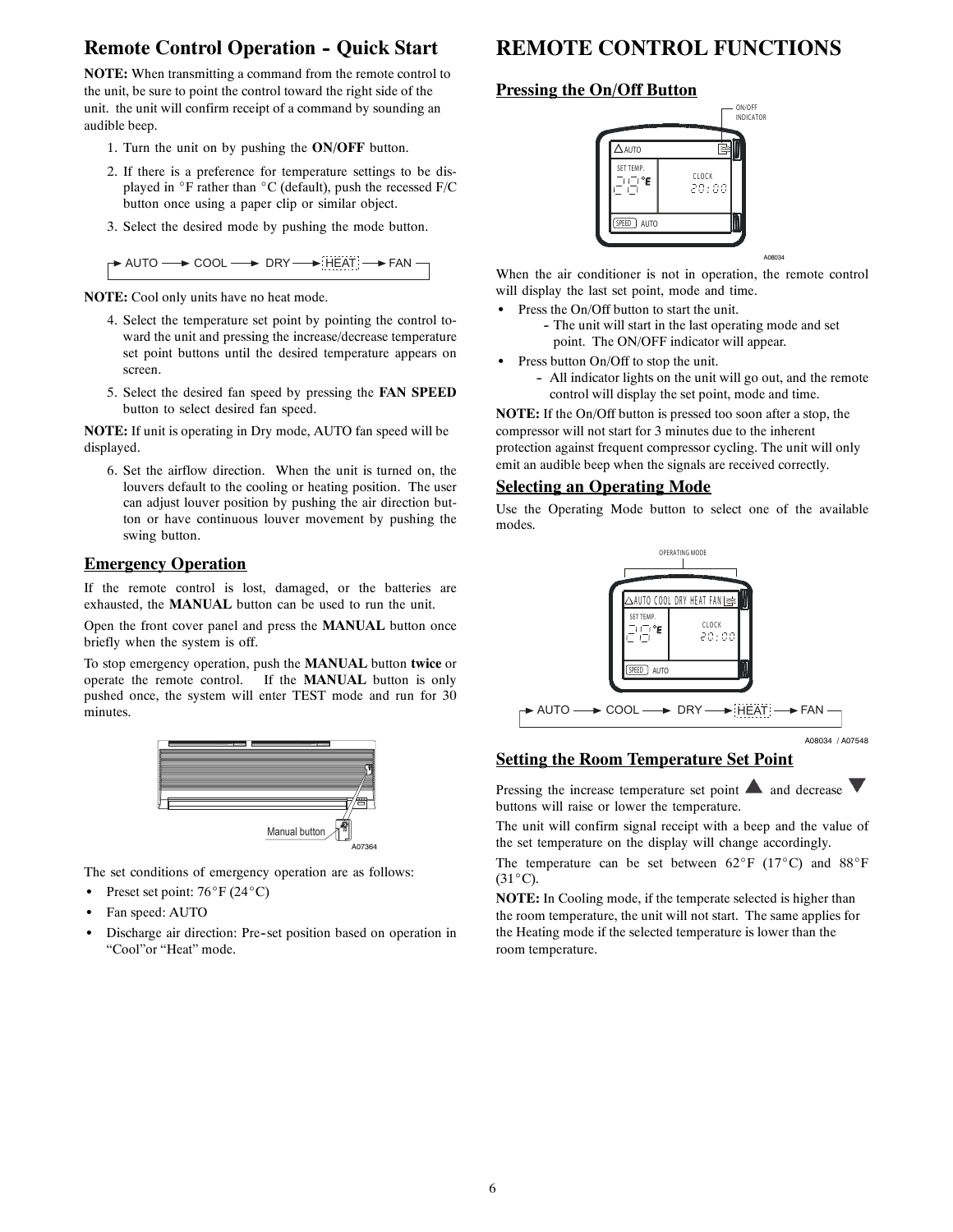#### **Selecting the Fan Speed**



The fan speed can be selected by pressing the **FAN SPEED** button. **NOTE:** When the unit is on, the fan will run continuously in cooling or heating. When in heating, there might be situations where the fan will slow down or shut off to prevent cold blow.

#### **Selecting the Horizontal Direction Louver Position**

In order to optimize comfort, the horizontal louver will operate in a preset range as shown in the figure below.



The horizontal louvers can be adjusted using the remote control and can be set to be stationary or moving continuously.

#### **Air Direction**

Press the AIR DIRECTION button repeatedly to choose one of the louver positions.

Every time the air direction button is pushed, the louver will swing by 6 degrees.

In the Cooling, Dehumidification, and Fan Only mode, the louver will swing in the cooling range. In the Heating mode, the louver will swing in the heating range.

**NOTE:** Always use the remote control to adjust the louver position, otherwise abnormal operation may occur. If the louver is manually adjusted out of its range, turn the unit off and then on again.

#### **Auto Swing**

To have the louver moving continuously, push the SWING button. Push again to stop the louver.

#### **Selecting Vertical Direction of the Louver**

The vertical louvers can be adjusted manually to direct the airflow to achieve the optimal comfort in the space.



A07543

### **Timer Function**

TIMER ON (to start the unit) and TIMER OFF (to stop the unit) can be used separately or together.

#### **Timer ON only**



This function will allow the unit to start automatically at the set time. The TIMER ON can be set while the unit is on or off.

#### UNIT ON

- -- Press the TIMER button once. The current time flashes next to the TIMER ON display on screen. Press the temp  $\triangle$  button or temp  $\nabla$  button to set the desired "TIME ON". Every time the  $\triangle$  or  $\nabla$  button is pushed, the time increases or decreases by 10 minutes.
- When the TIMER ON is set, the TIMER light on unit illuminates. The unit will shut off and will start again at the set time.

#### UNIT OFF

- Set the timer described in the UNIT ON section.
- The unit will start at the set time.

To cancel TIMER setting, press the CANCEL button.

#### **Timer OFF only**



A08040

This function will allow the unit to stop automatically at the set time. The timer can be set while the unit is on or while it is off.

UNIT ON

- Press the TIMER button twice. The current time flashes next to the TIMER OFF display on screen. Press the temp  $\triangle$ button or temp  $\nabla$  button to set the desired "TIME OFF". Every time the  $\triangle$  or  $\nabla$  button is pushed, the time increases or decreases by 10 minutes.
- When the TIMER OFF is set, the timer light on the unit illuminates and the unit turns off automatically at the set time.

#### UNIT OFF

- Set the TIMER off as described in the UNIT ON section.
- The unit will turn on and will turn off at the set time.
- If TIMER OFF is canceled (by pushing the cancel button), before the set time elapses, the unit will continue running.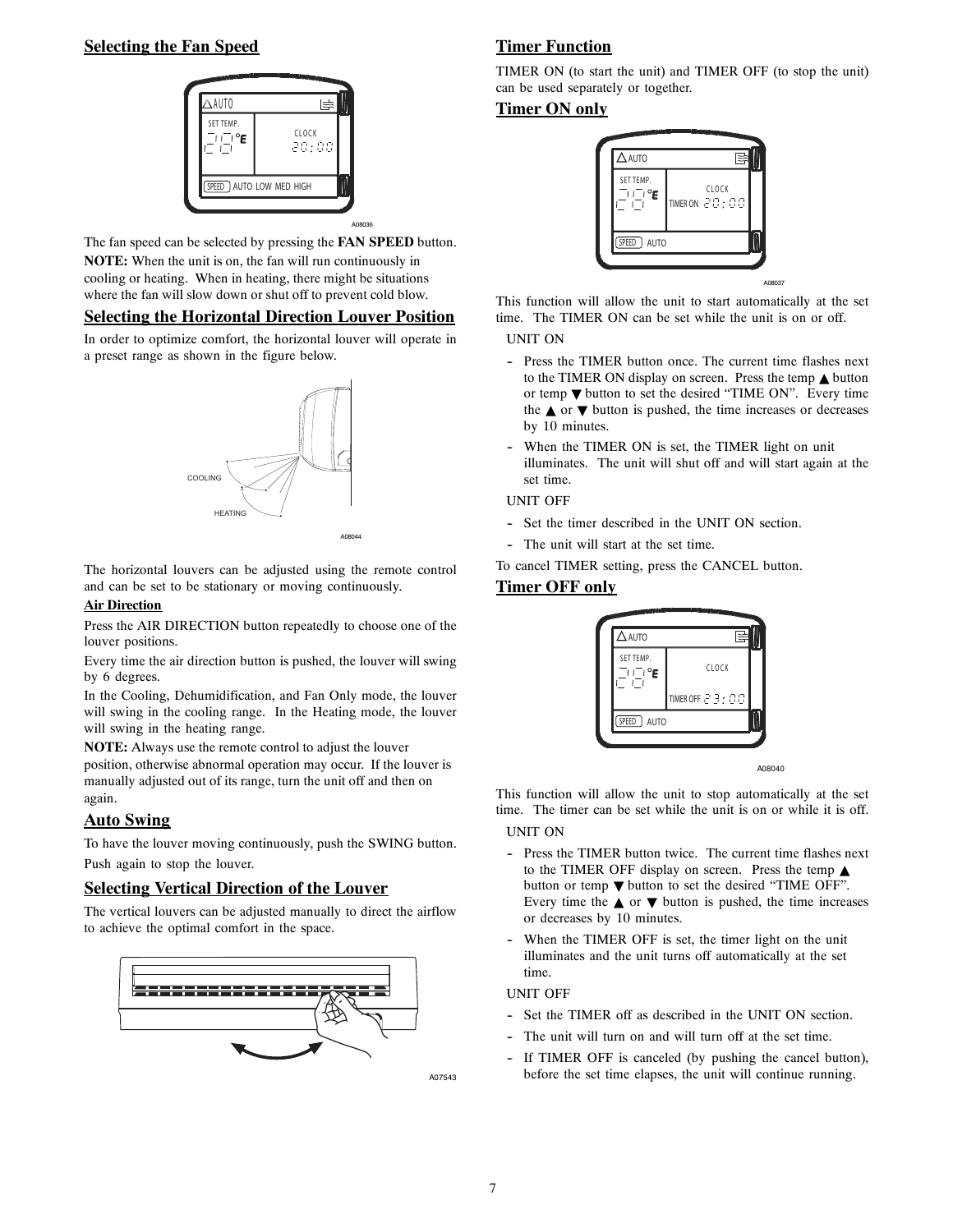### **Timer ON and Timer OFF**



A08041

Use both functions to program the unit to turn on and shut off at specified times.

UNIT OFF

- Set TIMER ON as previously described.
- Set TIMER OFF as previously described.
- -- The unit will start automatically at the set TIME ON and will turn off at the set TIME OFF.

UNIT ON

- Set TIME OFF as previously described.
- Set TIME ON as previously described.
- The unit will turn off automatically at the set TIME OFF and will turn on at the set TIME ON.

#### **Sleep Mode**

This mode is used to conserve energy and can be used when the unit is in the COOL, HEAT or AUTO mode only.

#### **Cool Mode**

-- Push the SLEEP button. The SLEEP display will appear on the remote control.



A08038

- After 1 hour the set point will be raised by  $1.8^{\circ}F$  (1 $^{\circ}C$ ).
- After another hour, the set point will be raised by another  $1.8^{\circ}$ F (1<sup>o</sup>C) and the fan will run in low speed.
- The unit will shut off 7 hours after setting the SLEEP mode.
- -- The SLEEP mode will be cancelled if any button on the remote control is pressed.

#### **Heat Mode**

-- Same as cooling mode but set points will be lowered by  $1.8^{\circ}$ F (1<sup>o</sup>C).

### **Turbo Mode**

This function is available in COOL mode on 9k and 12k cooling only units. Use the TURBO mode to cool the room rapidly.

- Press the TURBO button. An audible "beep" will be heard.
- The fan will run on high speed.
- The TURBO mode terminates automatically after 20 minutes from pushing the Turbo mode button once. It can be terminated immediately by pushing the Turbo mode again. When the Turbo mode is terminated, the unit will go back to the original setting.

#### **Lock**

Use this function to lock the settings on the remote control and to prevent the settings being changed.



A08039

To lock and unlock the remote control, press the  $\triangle$  and  $\nabla$  temp buttons simultaneously for about 3 seconds.

#### **Resetting the Remote Control**

If the remote control is not functioning properly, it can be reset by pressing the reset button with a paper clip or tip of a pen. Current settings will be cancelled and the control will return to the initial settings and will be in standby mode. Push the ON/OFF button to activate it.

#### **Time Delay**

If the On/Off button is pressed too soon after a stop, the compressor will not start for 3 minutes due to the inherent protection against frequent compressor cycling. The unit will only emit an audible beep when the signals are received correctly.

#### **Heating Features**

If the unit is in the heating mode, there will be a delay when the fan starts. The fan will start only after the coil is warmed up to prevent cold blow.

#### **Defrost Operation**

In heating mode, if the outdoor coil is frosted, the indoor fan and outdoor fan will turn off while system removes the frost on the outdoor coil.

The system will automatically revert to normal operation when frost is removed from the outdoor unit.

#### **Auto Start**

If the power fails while the unit is operating, the unit stores the operating condition, and it will start operation automatically under those conditions when the power is restored.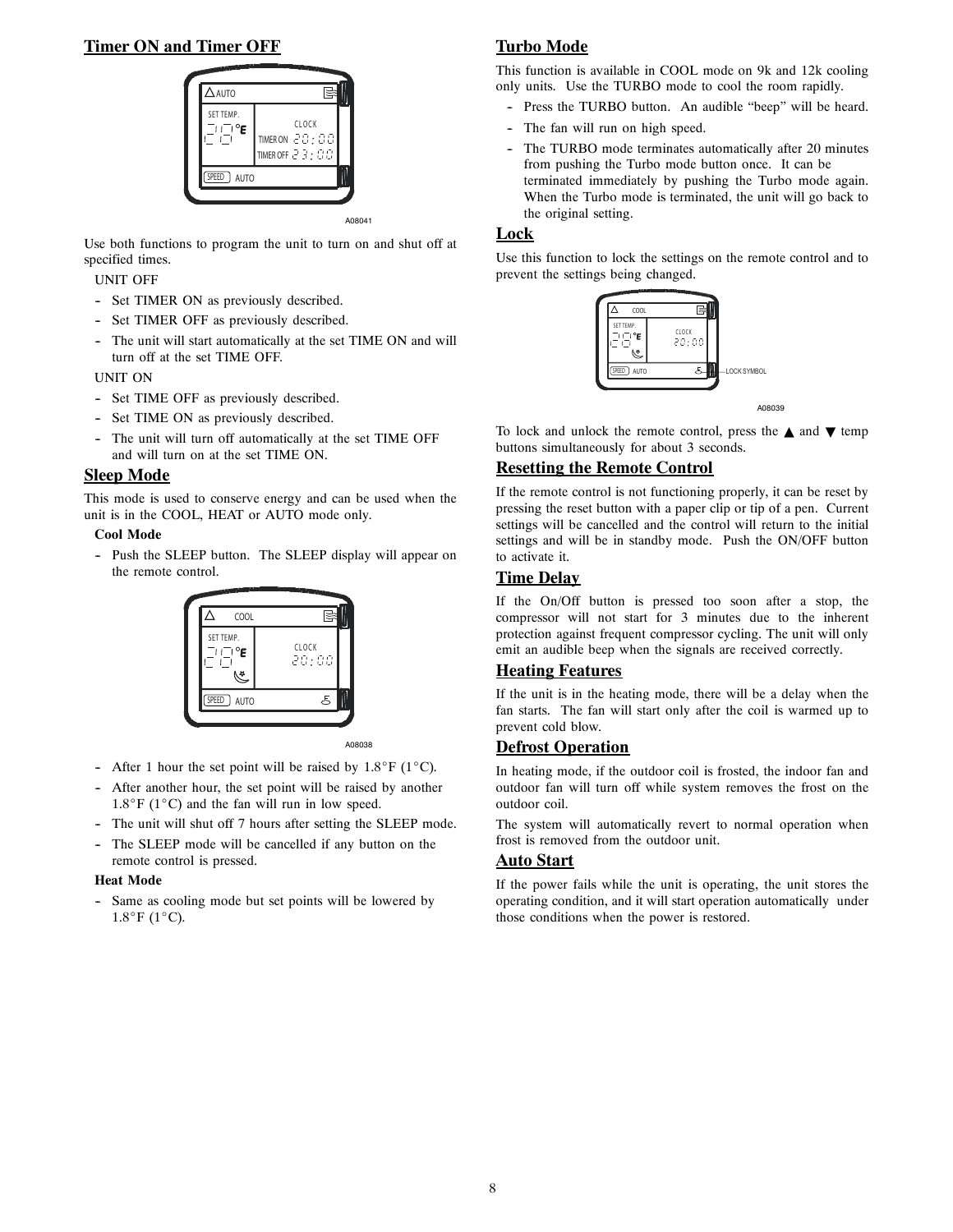## **CLEANING, MAINTENANCE AND TROUBLESHOOTING**

# **! CAUTION**

#### **ELECTRICAL SHOCK HAZARD**

Failure to follow this caution may result in personal injury or death.

Always turn off power to the system before performing any cleaning or maintenance to the system. Turn off the outdoor disconnect switch located near outdoor unit. Be sure to disconnect indoor unit if on a separate switch

# **! CAUTION**

#### **EQUIPMENT DAMAGE/OPERATION HAZARD**

Failure to follow this caution may result in equipment damage or improper unit operation.

Operating the system with dirty air filters may damage the indoor unit and could cause reduced cooling performance, intermittent system operation, frost build-up on indoor coil or blown fuses.

#### **Periodic Maintenance**

Periodic maintenance is recommended to ensure proper operation of the unit. Recommended maintenance intervals may vary depending on the installation environment, e.g., dusty zones, etc. Refer to Table 1.

# **! CAUTION**

#### **CUT HAZARD**

Failure to follow this caution may result in personal injury.

The coil fins are very sharp. Use caution when cleaning.

#### Always wear safety protection.

#### **Cleaning the Coil**

Clean the coil at the beginning of each cooling season, or when necessary. Use a vacuum cleaner or a long-bristle brush to avoid damage to the coil fins.

#### **Air Filters**

Remove and clean the air filters once a month.

**NOTE:** If air filters show signs of excessive wear or are torn, they must be replaced. Contact your local dealer for replacement filters.

- 1. Open front panel on unit.
- 2. Pull filters down to remove.
- 3. Vacuum filters.
- 4. Clean with warm water.
- 5. Shake filter to remove excess water and dry thoroughly.
- 6. Replace filter by sliding into rack until filter snaps in place.
- 7. Close front panel on unit.

# **! CAUTION**

#### **EQUIPMENT DAMAGE HAZARD**

Failure to follow this caution may result in equipment damage.

When cleaning the front panel, do not use water hotter than  $105^{\circ}$ F (40.56 $^{\circ}$ C) and do not pour water onto the fan coil. Do not use abrasive or petroleum based cleaners as they may damage the front panel.

#### **Indoor Unit Front Panel**

To clean the front panel on the indoor unit, wipe the outside with a soft, dry cloth. If necessary, a mild liquid detergent can be applied and wiped off with a dry cloth.

#### **Preparing for Extended Shutdown Period**

Clean the filters and reposition them in the unit. Operate the unit in Fan only mode for 12 hours to dry all internal parts.

Turn main power supply off and remove batteries from the remote control.

#### **System Operation Recommendations**

The items outlined in the following list will help to assure proper system operation:

- Replace both remote control batteries at the same time.
- Point the remote control toward the unit display panel when transmitting a command.
- Keep doors and windows closed while unit is operating.
- Contact an authorized service representative if a problem arises that cannot be easily resolved.
- Do not perform cleaning or maintenance activities while unit is on.
- Keep display panel on unit away from direct sunlight and heat as this may interfere with remote control transmissions.
- Do not block air intakes and outlets on the indoor or outdoor units.

#### **Energy Saving Recommendations**

The following recommendations will add greater efficiency to the ductfree system:

- Select a comfortable thermostat setting and leave it at chosen setting. Avoid continually raising and lowering the setting.
- Keep unit filter clean. Frequent cleaning may be necessary depending on indoor air quality.
- Use drapes, curtains or shades to keep direct sunlight from heating room on very hot days.
- Do not obstruct air intake on front panel.
- Turn on air conditioning before indoor air becomes too uncomfortable.

#### **Troubleshooting**

Refer to Table 2 before contacting your local dealer.